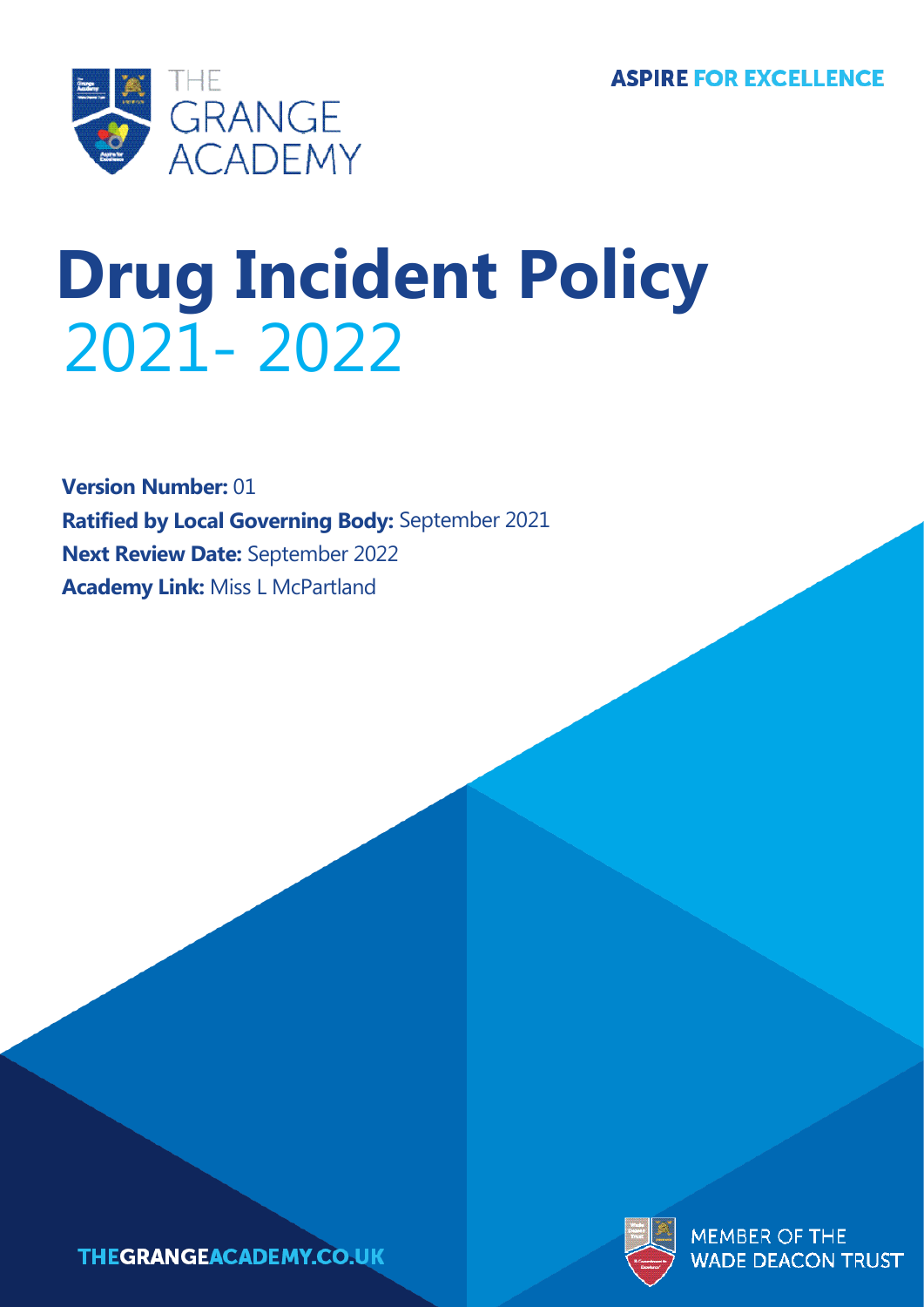## **1** INTRODUCTION

1.1 The involvement of young people in drug misuse has increased in recent years, as a wider range of substances are readily available in the youth culture at prices, which are within the reach of school-age pupils and students. This policy recognises the need to manage drug-related incidents and to provide drug education for all our young people.

## **2** RATIONALE

2.1 This policy is needed so that all who are involved with the education and care of our young people are clear about our approach to drugs education and drug-related incidents.

## **3** PURPOSE

3.1 To define how and in what ways we intend to address the quite complex issues that arise from the use of drugs in our society in a way that reflects and enhances the spirit and ethos of The Grange Academy.

## **4** BROAD GUIDELINES

- 4.1 The Grange Academy will:
	- 4.1.1 Seek to develop a policy, which responds to the needs of its young people as well as to the understanding and expectations of its wider community.
	- 4.1.2 At all times respond to the legal obligations of the Governing Body.
	- 4.1.3 Seek ways in which to help parents to develop their own understanding and awareness of the issues.
	- 4.1.4 Develop and implement appropriate responses to drug-related incidents.
	- 4.1.5 Provide training and support that all staff will need.
	- 4.1.6 Establish links with external agencies.
	- 4.1.7 Ensure that the policy compliments other relevant school policies.

# **These guidelines refer to pupils throughout, but apply equally to any person who might be working at or visiting the school.**

## **5** STAFF RESPONSIBILITIES:

| Senior Management Co-ordinator: | Mr I Critchley (Principal)          |  |
|---------------------------------|-------------------------------------|--|
| <b>Associate Principal:</b>     | Miss M Kenneway (Safeguarding Lead) |  |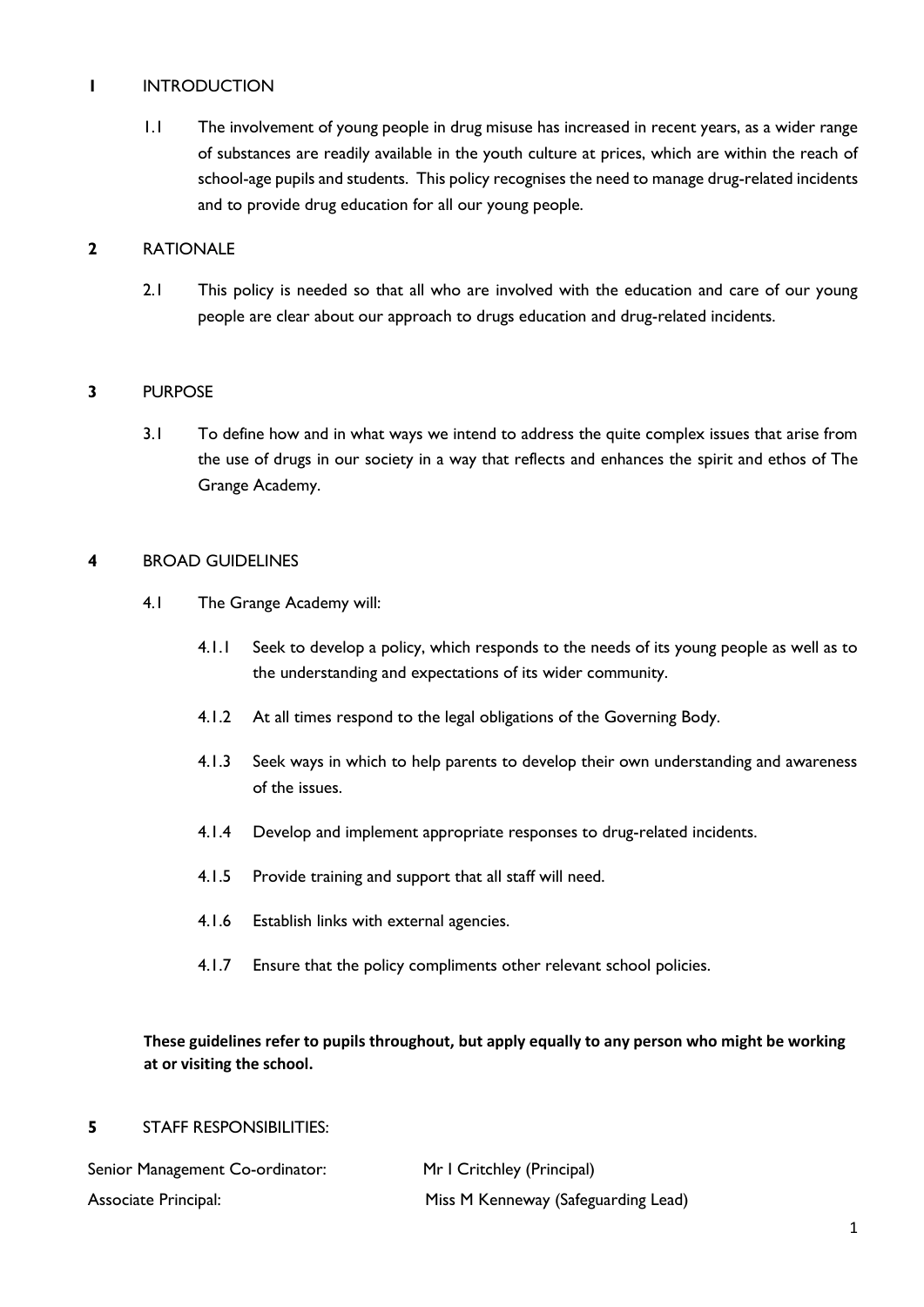| Associate Principal:<br>Safeguarding Officer: | Miss L McPartland (Safeguarding Lead) |  |
|-----------------------------------------------|---------------------------------------|--|
|                                               | Miss G Alexander (DDP)                |  |
| <b>Governing Body Representative:</b>         | Ms Leann Belfield                     |  |
| <b>PSHE Co-ordinator:</b>                     | Mr J Beavon                           |  |

## **6** THE SCHOOL BOUNDARIES / EDUCATIONAL VISITS

- 6.1 The school defines its boundaries as the school premises and grounds during the school day. Expectations of behaviour are placed on its pupils when engaged on a school visit, leaving the school during school time or during a residential trip including trips abroad.
- 6.2 The school acknowledges its shared responsibility with parents for encouraging appropriate behaviour of pupils when travelling to and from school. We will inform parents of any behaviour which may reflect badly on the pupil and the school's good name which may include drug-related incidents.

# **7** DEFINING SUBSTANCES

- 7.1 The school will consider its responses to the misuse of illegal drugs (including 'psychoactive substances'), alcohol, tobacco, medicines, solvents and volatile substances. The term "misuse" is used to refer to illicit drugs and socially acceptable drugs e.g. alcohol and tobacco which may be used in a harmful and/or socially unacceptable way. Some substances where the main aim of use is not for their effect on the body such as solvents in glues and aerosol gases can also be misused like drugs.
- 7.2 For the purpose of this policy the term drugs include 'over-the-counter' medicines, prescribed medication, tobacco, alcohol, solvents and other substances which may have harmful effects on the body and mind as well as illegal drugs if they are misused.
- 7.3 Medicines: Information about young people who have specific medical problems is held on file. Staff will be made aware of the medical history of particular young people to enable them to react in an appropriate manner if the need arises; e.g. asthma, diabetes, epilepsy, heart complaints, etc.
- 7.4 Young people who suffer from asthma are encouraged to carry their inhalers with them at all times. For those young people who require only occasional use of an inhaler these will be kept in the main office.
- 7.5 The school will not administer medicines to young people unless they have parental consent. In such cases an appropriate member of staff will take on this responsibility and a record will be kept.
- 7.6 Any young person who takes medication on a regular basis should be registered with the school First Aider.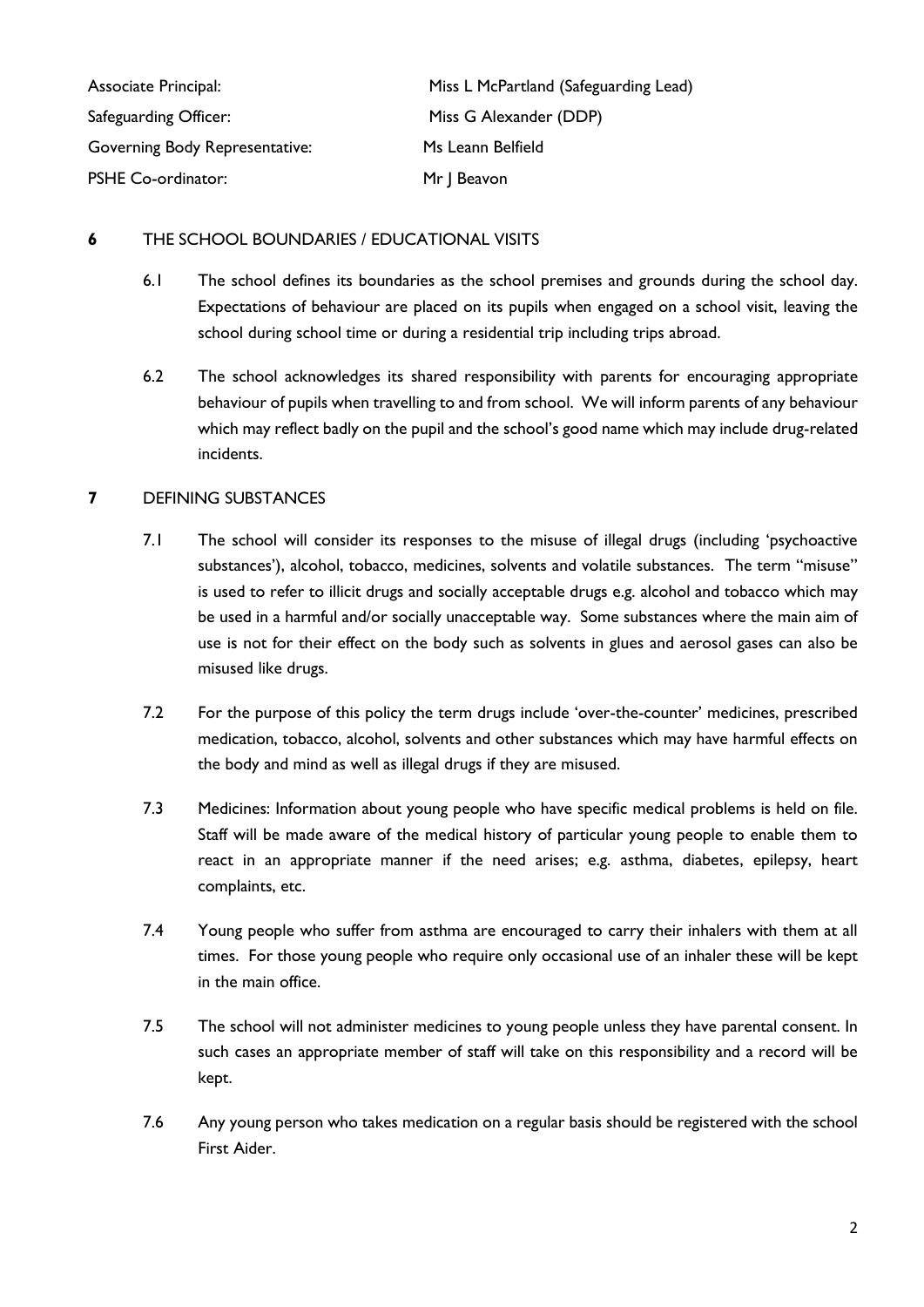## **8** ILLEGAL DRUGS

8.1 The school does not support the misuse of drugs or the illegal supply of these substances and will take appropriate action when dealing with situations which may arise from their misuse. Schools' general power to discipline, as set out in Section 91 of the Education and Inspections Act 2006, enables a member of staff to confiscate, retain or dispose of a pupil's property as a disciplinary penalty, where reasonable to do so. Where the person finds other substances which are not believed to be controlled drugs these can be confiscated where the member of staff believes them to be harmful or detrimental to good order and discipline. This would include novel new psychoactive substances or 'new psychoactive substances '. If school staff is unable to identify the legal status of a drug, it will be treated as a controlled drug.

## **9** CONFIDENTIALITY AND DISCLOSURE

- 9.1 Where a young person discloses to a member of staff that he or she is taking drugs, the member of staff must make clear to the young person that he or she can offer no guarantee of confidentiality given the serious nature of drug misuse. The young person should always be told what information is going to be passed on and to whom. Efforts should be made to explain to them that whoever is told will be on the basis of 'need to know' and within this that the young person's welfare is paramount.
- 9.2 The school will seek to inform young people through its drug education programme of the agencies that are available to help with drug-related problems and ensure that young people know which services give confidential advice.

## **10** DEALING WITH A DRUG-RELATED INCIDENT.

- 10.1 Search for drugs, involving parents and dealing with complaints.
	- 10.1.1 The school is not required to inform parents before a search takes place or to seek their consent to search their child. There is no legal requirement to make or keep a record of a search, but is advisable in order to respond to any future complaint by a pupil or parent. (DfE Searching Screening & Confiscation, Feb 2018)
	- 10.1.2 The school would normally inform the individual pupil's parents or guardians where alcohol, illegal drugs or potentially harmful substances are found, though there is no legal requirement to do so. Complaints about searching will be dealt with through the normal school complaints procedure.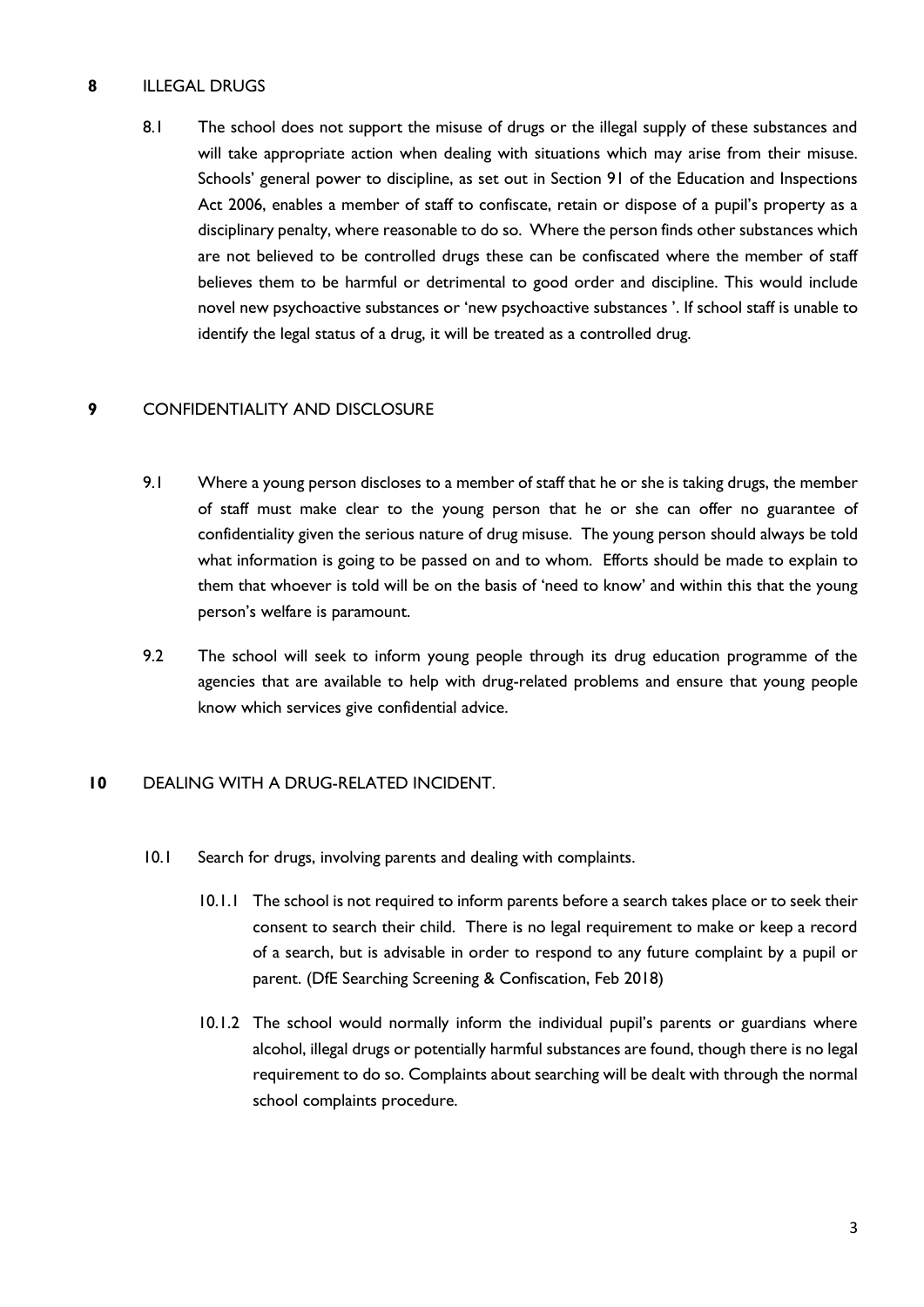## **11** ACTION TO BE TAKEN IN TAKING POSSESSION OF SUSPECTED DRUGS

- 11.1 The individual and the substance should be taken to the Associate Principal as soon as possible. If this is not possible then-
	- 11.1.1 ensure that a second adult witness is present throughout;
	- 11.1.2 seal the sample in a plastic bag and include details of the date and time of the seizure/find and witness present;
	- 11.1.3 store it in a secure location, such as the school safe or other lockable container with access limited to senior members of staff;
	- 11.1.4 notify the police without delay, who will collect it and then store or dispose of it in line with locally agreed protocols. The law does not require a school to divulge to the police the name of the pupil from whom the drugs were taken but it is advisable to do so;
	- 11.1.5 record full details of the incident, including the police incident reference number;
	- 11.1.6 inform parents/carers, unless this is not in the best interests of the pupil;
	- 11.1.7 identify any safeguarding concerns and develop a support and disciplinary response.
	- 11.1.8 Complete 'Recording of Incident Form (Appendix 1)

*Under no circumstances should staff try to identify the substance by sniffing or tasting it. A label should be fixed in position over the seal of the envelope. An incident report will need to be completed and the Associate Principal informed.*

## **12** CRITICAL INCIDENTS

12.1 The school will follow the LA guidelines 'Managing Critical Incidents' in the event of a serious injury or death arising from a drug-related incident.

## **13** DRUG CO-ORDINATOR GUIDANCE

- 13.1 The Associate Principal will take responsibility along with the Principal to follow up any drug/substance misuse incidents which are reported to them. The action will depend upon: -
	- 13.1.1 The physical state of the individual
	- 13.1.2 The substance used and its legal status
	- 13.1.3 The stage of use
	- 13.1.4 If the young person is using the substance or is dealing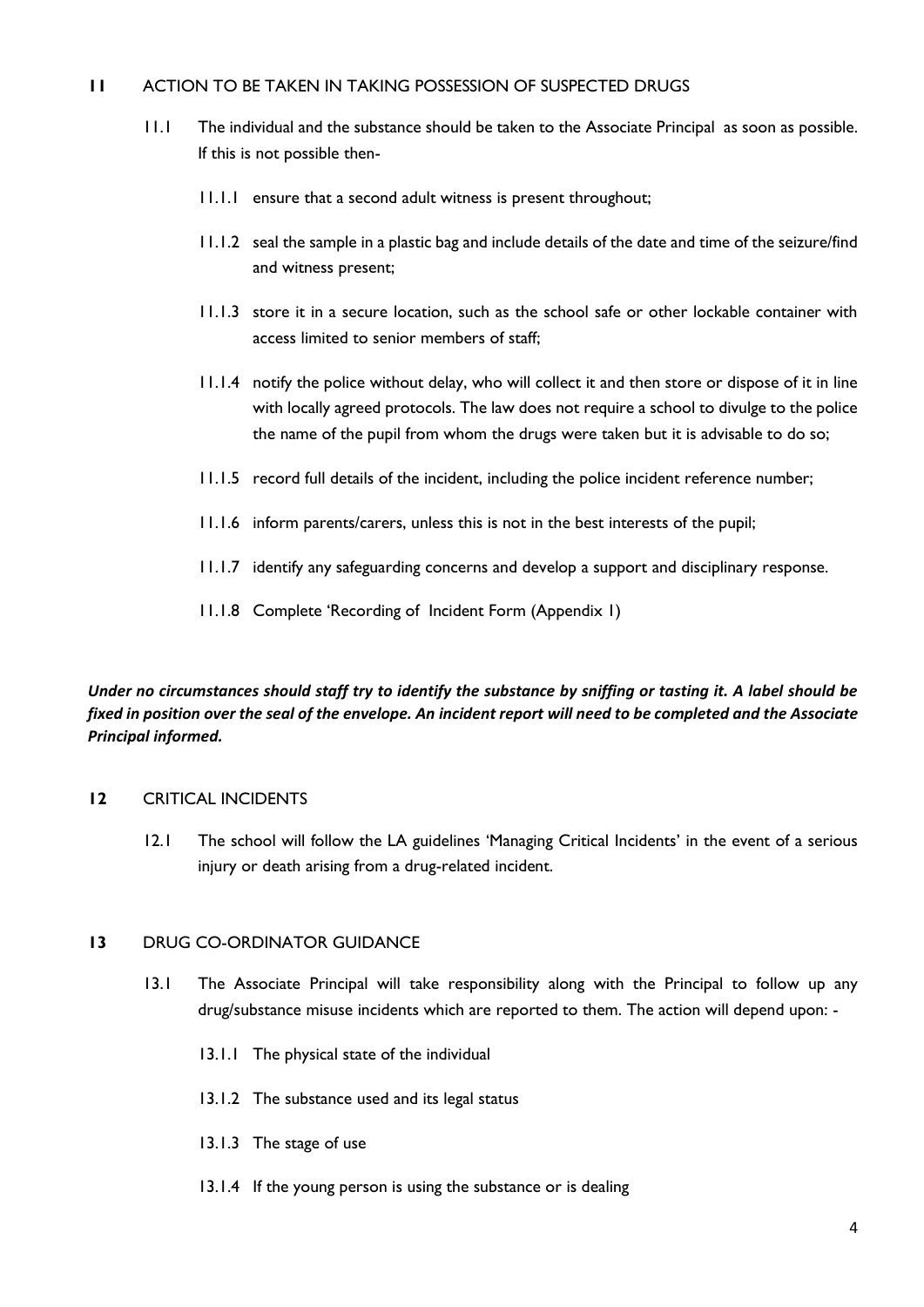#### **14** THE STAGE OF USE/REASONS FOR USE

- 14.1 The Associate Principal will ascertain through sensitive questioning which of the following stages of use the young person is at to determine what help if any is needed from outside agencies: -
	- 14.1.1 Experimental Use trying a substance once
	- 14.1.2 Recreational use use substance only at certain times
	- 14.1.3 Habitual Use the substance has become addictive
- 14.2 To assess the stage of use the following questions may be appropriate to ask:
	- 14.2.1 What is being used?
	- 14.2.2 How frequently?
	- 14.2.3 How is it being obtained?
	- 14.2.4 Where is the money coming from?
- 14.3 Establishing why a substance is being used may help to identify alternative coping strategies.
	- 14.3.1 Is there any relationship difficulties?
	- 14.3.2 Is the substance taken for enjoyment?
	- 14.3.3 What interests do they have?
	- 14.3.4 Do they have friends/family to talk to?
- 14.4 Depending upon the nature/seriousness of the incident some or all of the above questions may need to be addressed by a professional counsellor.

#### **15** DISCIPLINE AND SANCTIONS

15.1 The school will consider each substance incident individually and recognises that a variety of responses will be necessary to deal with incidents. The school's response will include both sanctions and counselling to reflect the individual nature and/or level of the offence and consider carefully the implications of any action it may take. Action will be at the discretion of the Principal or as appropriate the Associate Principal in consultation with parents. This may involve support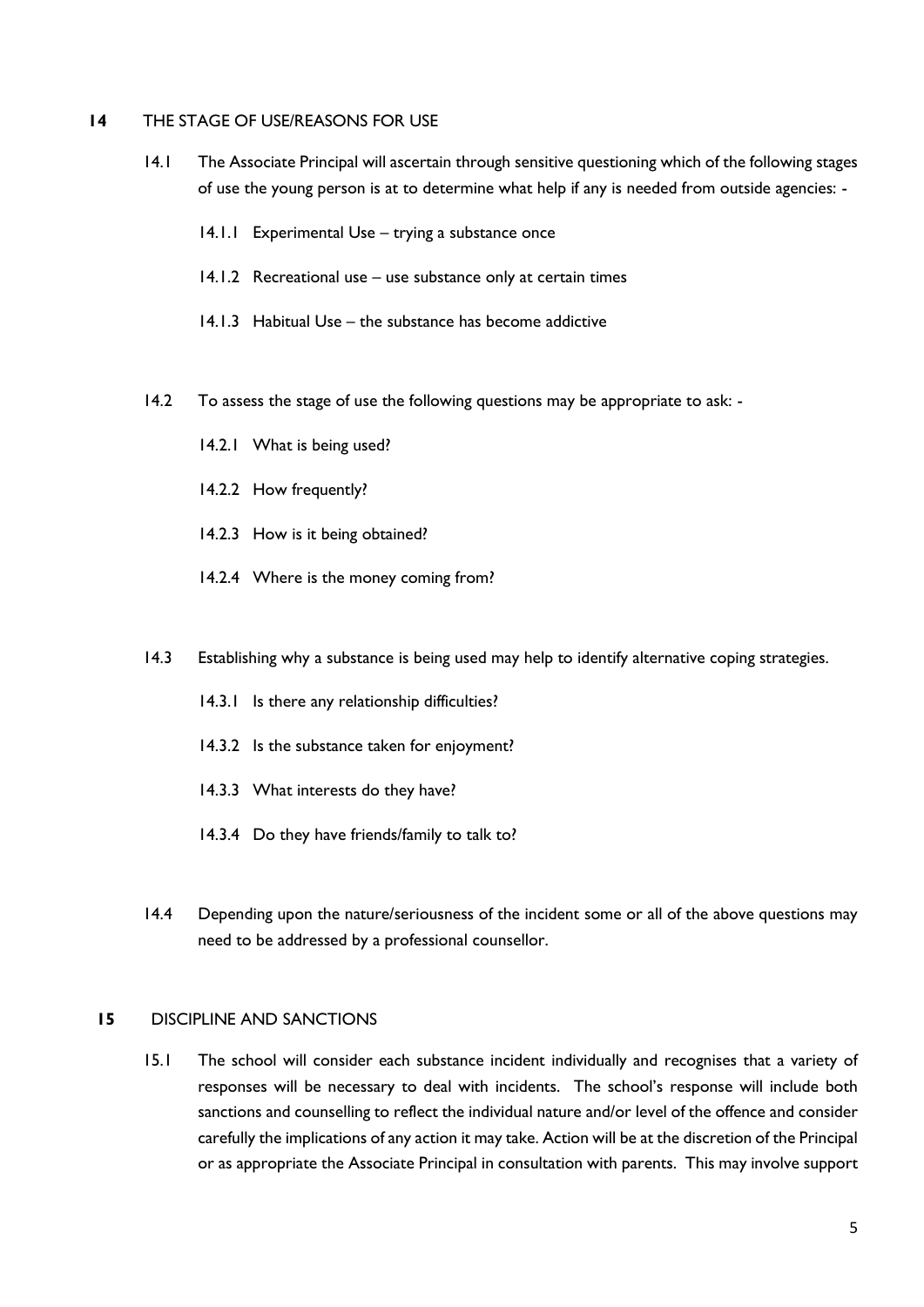from outside agencies if appropriate. The school seeks to balance the interests of the young person involved, the other pupils and the local community.

- 15.2 Possible sanctions may include:
	- 15.2.1 Involving parents at an appropriate stage.
	- 15.2.2 Isolating pupils from their peer group and offering specialist taught programmes dealing with personal and social skills and relationships training.
	- 15.2.3 Using monitoring programmes.
	- 15.2.4 In-school counselling services.
	- 15.2.5 Establishing a behavioural contract.
	- 15.2.6 Enlisting help and guidance from outside agencies
	- 15.2.7 Inter-agency programmes.
	- 15.2.8 Establishing a Pastoral Support Programme
	- 15.2.9 Fixed term or Permanent exclusion (see Behaviour for Learning Policy)

#### **16** PARENTAL INVOLVEMENT

- 16.1 This policy will be available for inspection by parents on request with other school policies.
- 16.2 The school will seek to inform parents further to enable them to have a greater understanding of the work of the school when dealing with these issues.
- 16.3 The school seeks to support parents when young people become involved in drug misuse and will keep them appropriately informed of any action it may take.
- 16.4 If the police or medical professionals are informed, parents will be informed immediately.
- 16.5 If a young person is excluded from school for his/her part in drug misuse, parents will be informed of the exclusion and the reason for it.

# **17** THE USE OF OUTSIDE AGENCIES/PASTORAL CARE AND SUPPORT FOR PUPILS AT RISK

- 17.1 Depending on the seriousness and nature of the incident, help may be needed from outside agencies. Details of organisations/agencies are listed on the attached sheet.
- 17.2 The school wishes to support the individual alongside parents and other professionals from outside agencies. The nature of this support will be specific to the individual and will be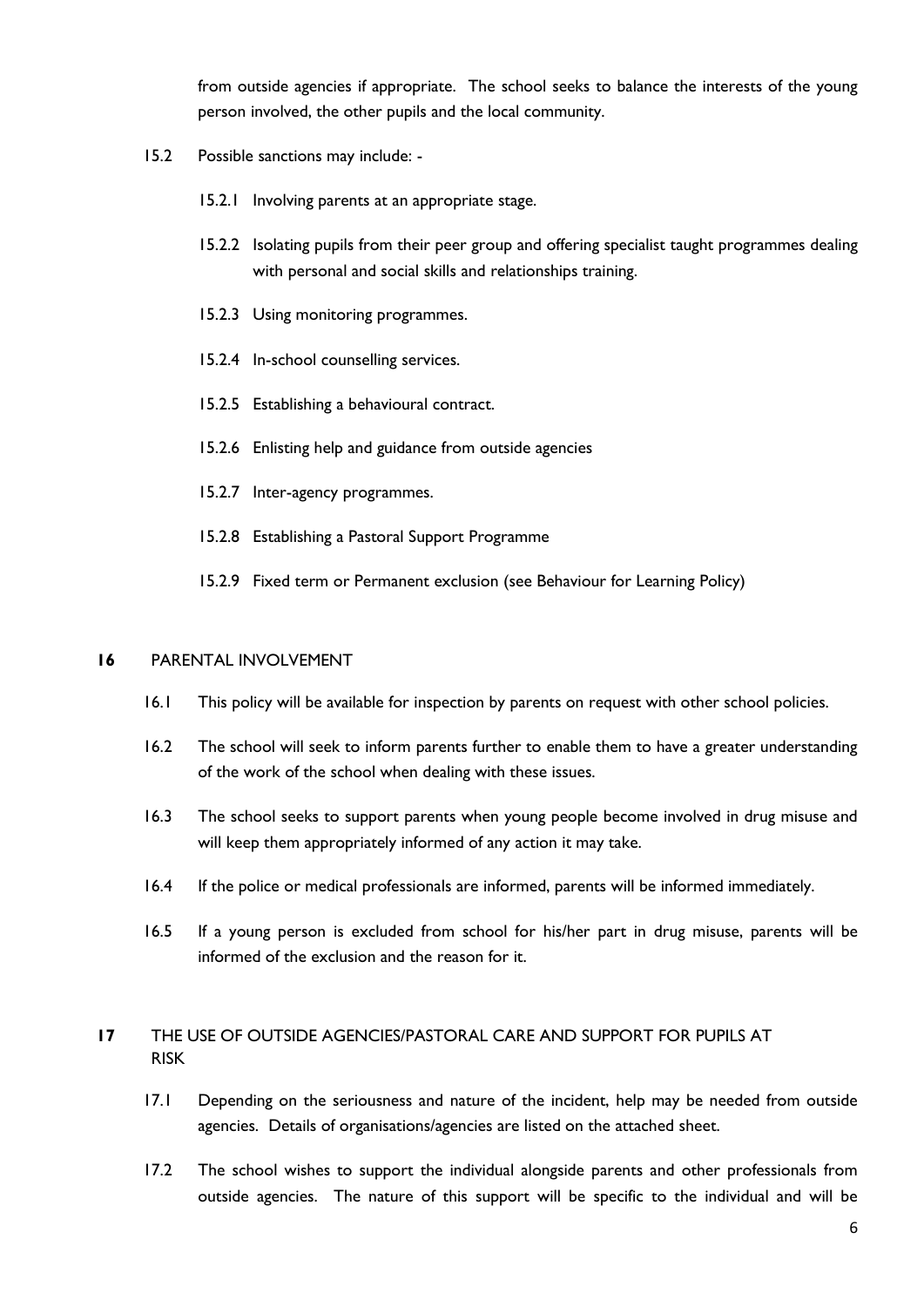negotiated between the young person, school, parents and outside agencies. The school will balance the interests of the young person involved, the other pupils and the local community.

## **18** HEALTH AND SAFETY OF PUPILS

- 18.1 The school acknowledges that we have a duty to ensure that we reduce the opportunity for substance misuse within the school.
- 18.2 We aim to do this by:
	- 18.2.1 Active supervision of young people
	- 18.2.2 Placing a responsibility on each department to ensure that chemicals and substances are securely locked away and their use by pupils in the learning environment is carefully supervised.
	- 18.2.3 Provision of trained First Aiders.

#### **19** EMERGENCY ACTION

- 19.1 Whenever possible a member of staff dealing with an emergency situation should enlist the help of a qualified First Aider and call for professional medical help.
- 19.2 All qualified First Aiders have access to a First Aid box.
- 19.3 School procedures for responding to an incident requiring First Aid will be undertaken.

## **20**

## ROLES OF THE PRINCIPAL AND GOVERNING BODY

- 20.1 The Principal takes overall responsibility for the policy and its implementation, for liaison with the Governing Body, parents and the LA and appropriate outside agencies. The Principal will ensure that all staff dealing with substance issues are adequately supported and trained.
- 20.2 The Governing Body will be involved in substance education and substance related incidents in the same manner as any other matter concerning the direction of the school.

#### **21** CONTACTING THE POLICE

21.1 The school will always have due regard to its legal obligations and will inform the police of any illegal drug dealing which it either has evidence of or suspects is taking place on its premises. The school will also inform the police if they discover illegal drugs on the premises being taken by a pupil.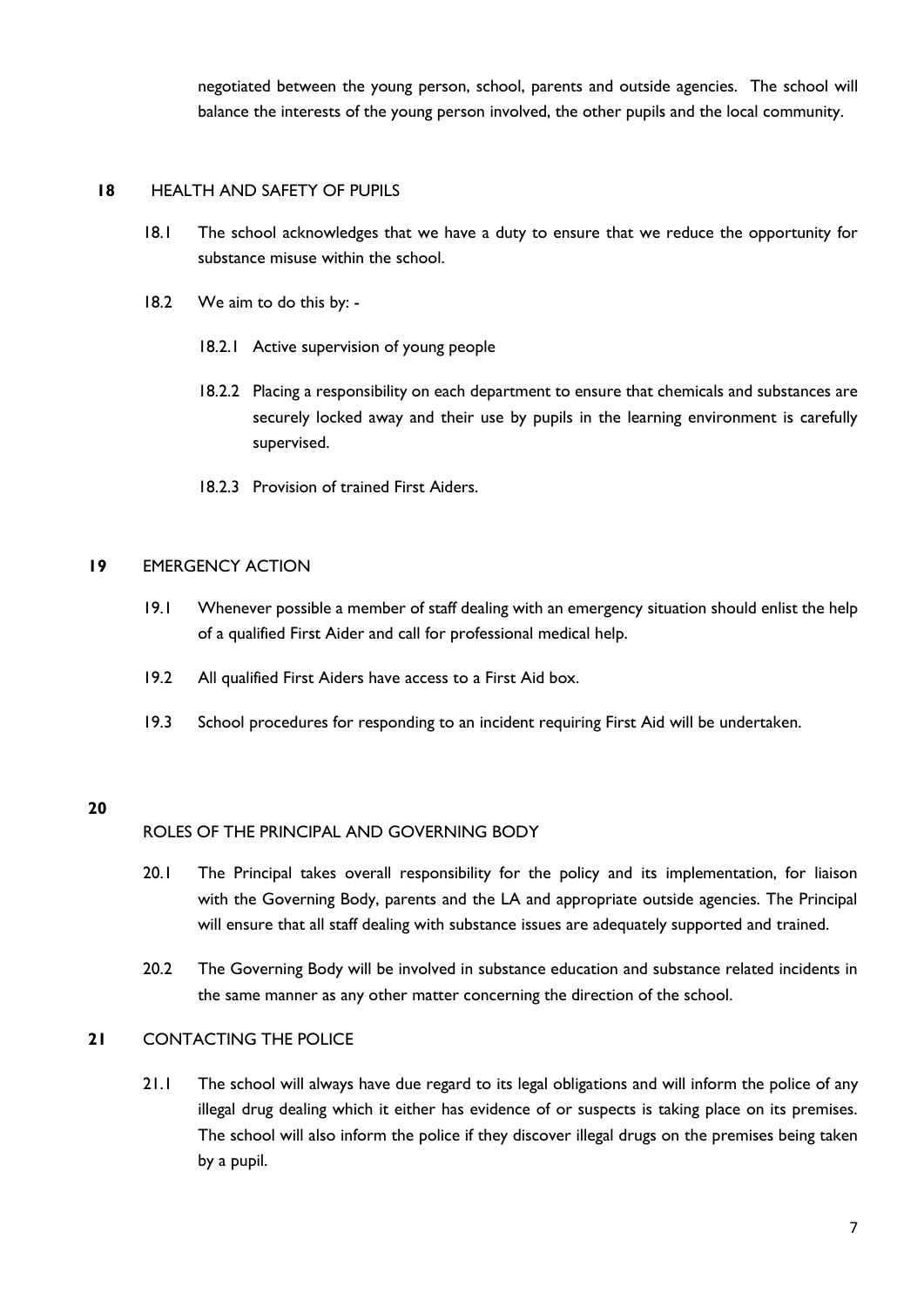## **22** MONITORING PUPILS WHERE PARENT ARE SUBSTANCE MISUSERS

22.1 School will be alert to behaviour which might indicate that the pupil is experiencing difficult home circumstances. Where problems are observed or suspected, or if a pupil chooses to disclose that there are difficulties at home and it is not deemed a safeguarding issue, the school will follow the procedures set out in its drug policy. This should include protocols for assessing the pupil's welfare and support needs and when and how to involve other sources of support for the child such as Children's Services, services commissioned by the Drug and Alcohol Action Teams (DAAT) programmes and, where appropriate, the family.

### **23** STAFF WELFARE

23.1 Regarding the welfare of staff the school will follow the LA Policy on Drug and Alcohol Misuse as part of its Health and Safety Policy which is designed to reduce to a minimum the possible effects of substance misuse on the user, the young people, other employees and the environment.

## **24** DEALING WITH THE MEDIA

24.1 The Principal will take responsibility for liaison with the media with appropriate guidance from the LA to ensure that any reporting of incidents remains in the best interests of the young people, their families and the school.

## **25** AIMS OF DRUGS EDUCATION

- 25.1 To enable young people to make healthy, informed choices and decisions by increasing challenging attitudes and developing and practising skills.
- 25.2 To increase understanding about the implications and possible consequences of use and misuse to develop a sense of responsibility for themselves and others.
- 25.3 To encourage an understanding for those experiencing or likely to experience substance misuse.
- 25.4 To develop an awareness of the influence of the media on behaviour.
- 25.5 To seek to minimise the risks that users and potential users face.
- 25.6 To enable young people to identify sources of appropriate personal support.
- 25.7 To develop confidence and self-esteem to enable young people to cope with pressures and that may lead to the misuse of drugs.
- 25.8 To maintain and develop relationships.
- 25.9 To develop the motivation to succeed.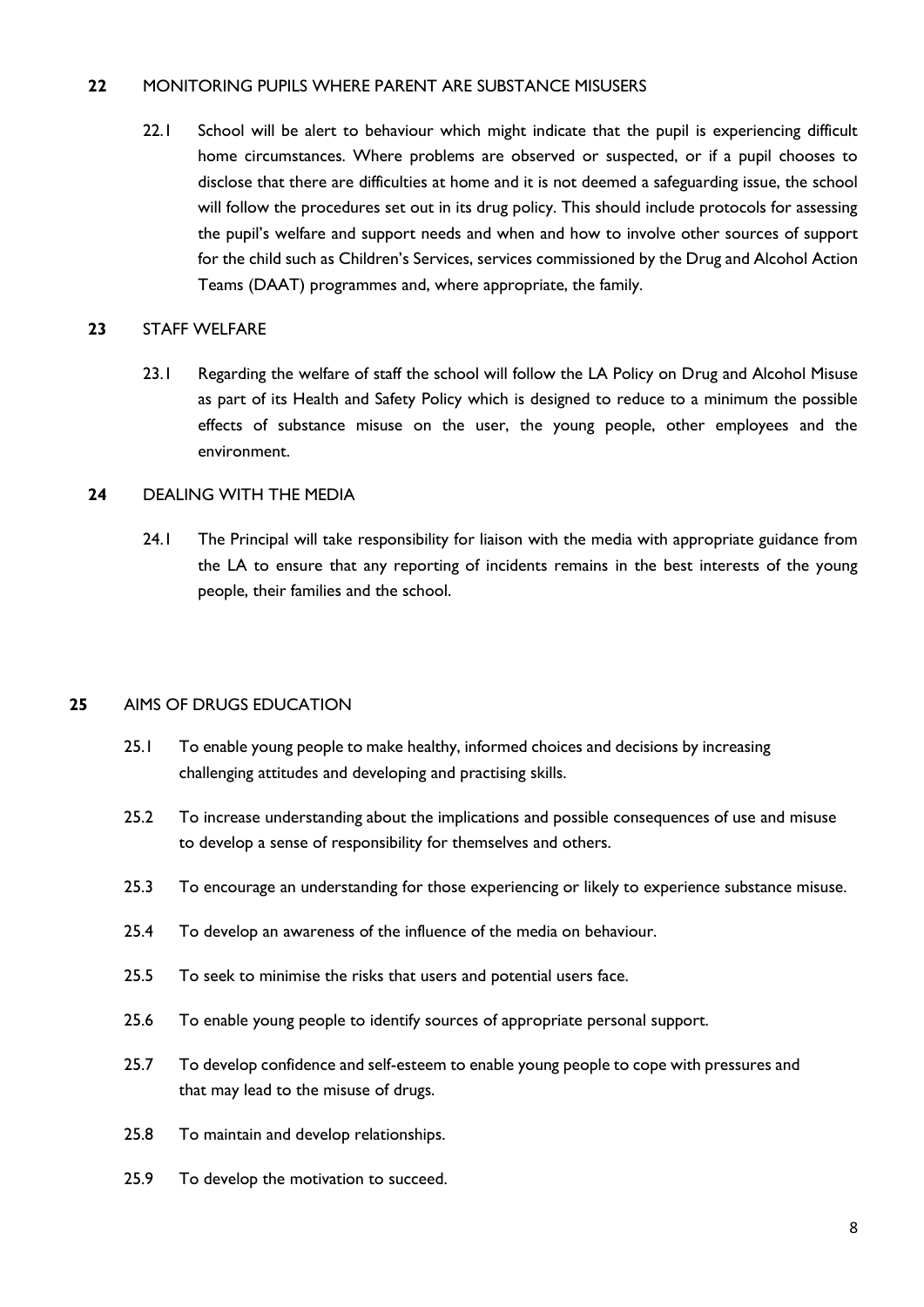- 25.10 To inform parents of the work of the school in drug education and to help parents to develop understanding of the issues.
- 25.11 To provide training and support that all staff will need.

# **26** CURRICULUM CONTENT AND ORGANISATION

26.1 Drug education is delivered through the PSHEE Programme.

## **27** TEACHING AND LEARNING STYLES

27.1 To enable young people to talk openly about drugs the school will use a wide range of teaching and learning styles to provide opportunities for active participation. We recognise the need for sensitive teaching matched to the needs and maturity of our young people.

## **28** THE USE OF OUTSIDE VISITORS

28.1 The school actively co-operates with outside agencies to support and enhance its teaching programme. Advice and support given by outside agencies is carefully planned to integrate with the school's programme.

## **29** CONFIDENTIALITY AND DISCLOSURE

- 29.1 Where a young person discloses to a member of staff that s/he is taking drugs the member of staff must make clear to the young person that they can offer no guarantee of confidentiality given the seriousness of drug misuse. The young person should always be told what information is going to be passed on and to whom. Efforts should be made to explain to them that whoever is told will be told on a need to know basis and within this that the young person's welfare is paramount.
- 29.2 Members of staff are encouraged to set ground rules when dealing with drug education issues in the classroom and to ensure a safe classroom environment for pupils to be able to discuss and share ideas and opinions.

## **30** CURRICULUM EVALUATION

30.1 Drugs education delivered through specific curriculum areas will be evaluated as part of the monitoring and evaluation cycle.

# **31** STAFF AND VISITORS ON SCHOOL PREMISES

## **Smoking**